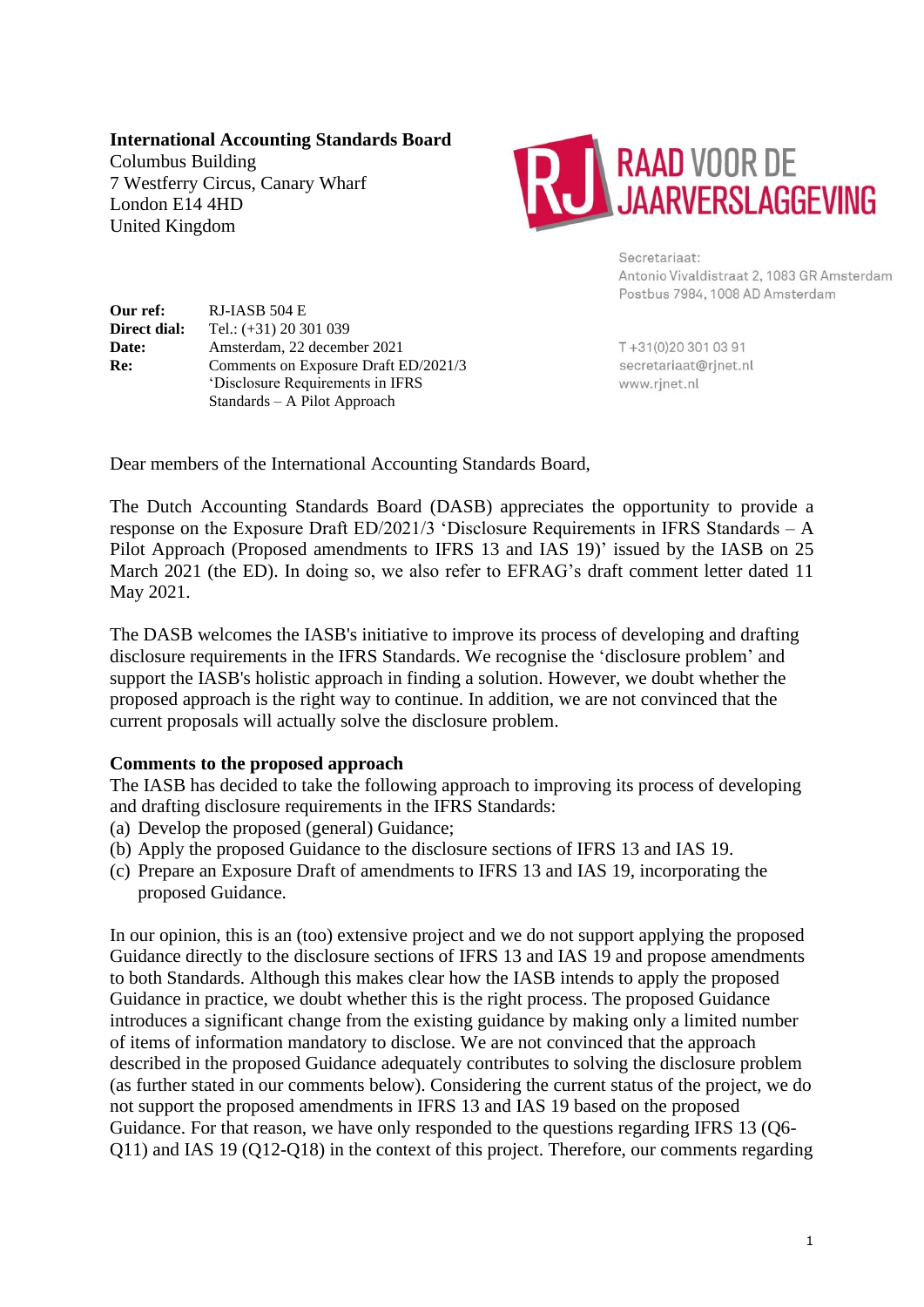these questions should not be used to amend IFRS 13 and IAS 19 without separate consultation.

In addition, we doubt whether IFRS 13 is a suitable Standard to pilot on. It is a complex and recent Standard and today's practice shows that relevant stakeholders (preparers of financial statements, auditors, regulators and users) have meanwhile found a balance in the interpretation and application of this Standard. Since we support the IASB's initiative to improve its process of developing and drafting disclosure requirements in IFRS Standards, we advise the IASB to focus on further improvement of the proposed Guidance first, considering our concerns on the proposed Guidance and taking into account our proposed alternative approach as mentioned below. After that, we suggest the IASB to set up a separate project to identify the need to apply the Guidance to existing Standards, because we do not assume that all Standards need to be revised automatically.

#### **General comments to the proposed Guidance**

In general, we support the IASB's initiative of drafting guidance for developing disclosure requirements in IFRS Standards. Such guidance provides transparent insights into the standard setting process and can provide useful support to both preparers, and auditors of financial statements. We also welcome the concept of both overall, and specific disclosure objectives in individual Standards and we agree that a 'checklist-mentality' should be discouraged in the context of following the easiest way to achieve compliance. It is a positive initiative to emphasise the information which is really relevant for users of financial statements.

However, the proposed Guidance introduces a significant change from the existing disclosure requirements by making objective-based disclosure proposals without requiring disclosure of specific items of information (only a limited number). In our opinion, this approach gives much more discretion to and requires much more judgement by and is too burdensome for preparers of financial statements. It may also lead to audit and enforcement challenges by auditors and regulators and (comparability) challenges by users of financial statements as well. Although this approach creates more flexibility for preparers of financial statements to determine which disclosures are really relevant to meet the needs of users, we are of the opinion that this change is too radical.

Furthermore, we disagree with the proposed expression for the consideration of the disclosure of items of information in assessing how to meet the objectives ('while not mandatory the following information may enable…'). First of all, we have our concerns about the effectiveness of this expression. As certain disclosure objectives can most likely not be met by excluding certain non-mandatory items we would suggest to include a list of minimal required items or expected disclosure to meet the requirement (we refer to the alternative approach as described below). Secondly, we are not convinced this is an adequate expression to remove the checklist-mentality and therefore we are concerned that the objective of this project will not be achieved. After all, the list of not mandatory items of information can still be used as a checklist (from a view of prudence) or can simply be ignored (because it is not mandatory).

We note the IASB's statement in the ED (DG10) that users of financial statements consistently highlight the importance of both entity-specific information, and comparable information. Based on our concerns as mentioned before, we are of the opinion that the IASB's proposals regarding disclosures may negatively affect the comparability of financial statements.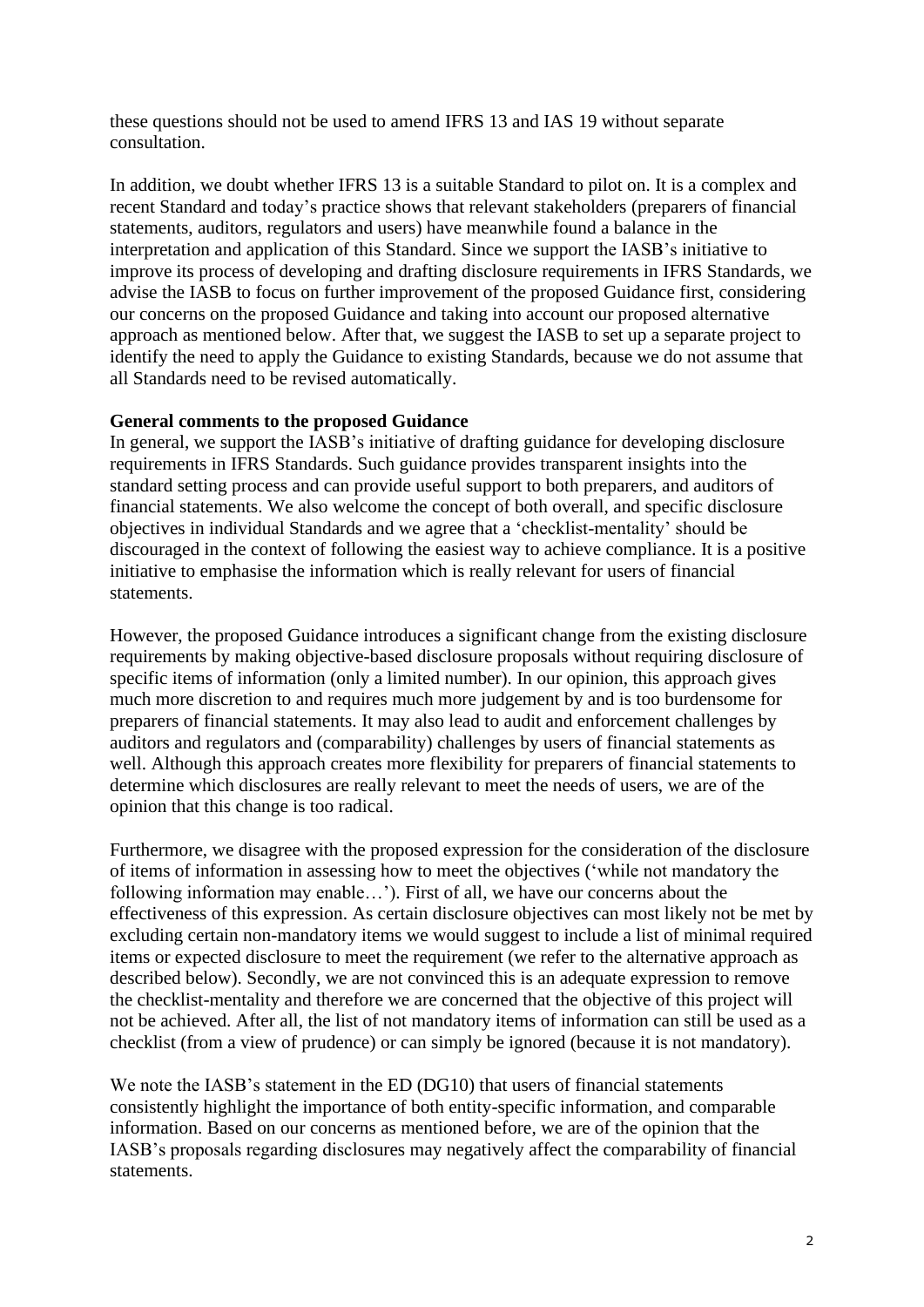Although we have not performed a comprehensive field-test, we expect that the costs of this approach for preparers of financial statements will be higher, both in the first year of implementation and subsequent years. Preparers of financial statements should assess annually which disclosures are relevant. Because of the increasing level of judgement, more senior involvement is required, both at the side of preparers of financial statements and auditors. The proposed less prescriptive language can also result in enforceability and auditability issues.

### **Alternative approach**

Based on these considerations, we believe an alternative approach is a more appropriate method in responding to the disclosure problem. This alternative approach is a modified version of the IASB's approach and more of a hybrid approach and contains:

- both overall and specific disclosure objectives (in accordance with the IASB's proposed Guidance);
- a more extensive set of minimum disclosure requirements compared to the proposed Guidance in the exposure draft;
- examples of additional items of information that could be considered to meet the overall and specific disclosure objectives (if the minimum disclosure requirements are not sufficient).

We acknowledge that this approach is more rule-based and may not discourage the checklist mentality. However, following a checklist in complying with disclosure requirements is in our opinion not a bad approach. What is important, is how a checklist is used in daily practice. In our view, when following a checklist, the principles in IAS 1.31 should be taken into account. This means:

- an entity does not need to provide a specific disclosure required by an IFRS if the information resulting from that disclosure is not material;
- an entity shall also consider whether to provide additional disclosures when compliance with the specific requirements in IFRS is insufficient.

The overall and specific disclosure objectives are valuable in this evaluation. However, to discourage a checklist mentality, we also consider it useful to emphasise the principles of IAS 1.31 in the disclosure section of each Standard. To provide further support to practitioners, it is also recommended to expand the Materiality Practice Statement (IFRS Practise Statement 2 issued in September 2017) with guidance and examples on how to make materiality judgements regarding disclosure requirements.

The DASB's detailed responses to the questions in the ED are provided in Appendix 1.

Please feel free to contact us if you wish to discuss the contents of this letter.

Yours sincerely,

Soul

Gerard van Santen, Chairman Dutch Accounting Standards Board

# **Appendices** Appendix  $1 -$ Responses to the questions of the ED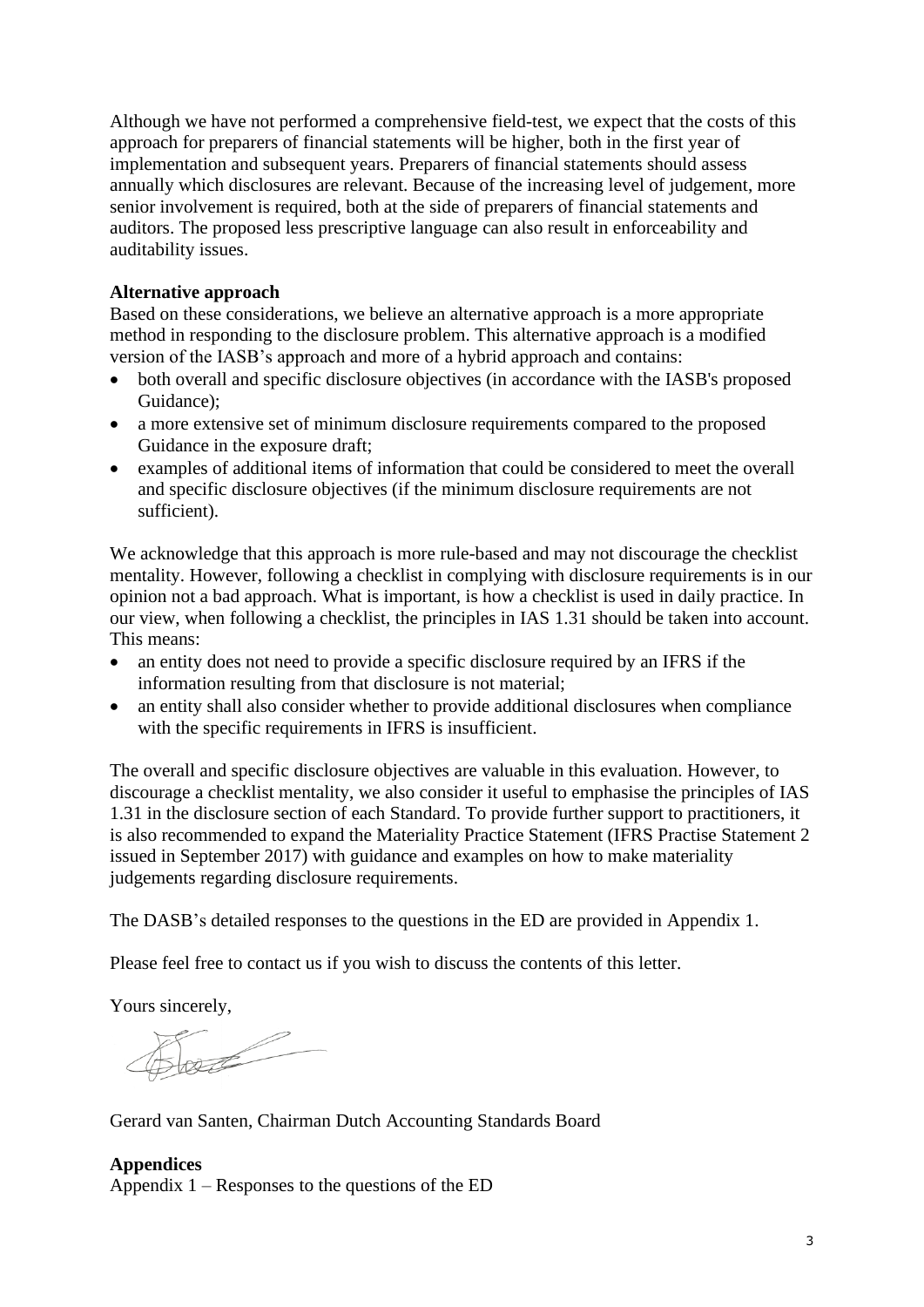# **Appendix 1 – Responses to the questions of the ED**

# **Proposed Guidance**

## **Question 1—Using overall disclosure objectives**

Paragraphs DG5–DG7 of this Exposure Draft explain how the Board proposes to use overall disclosure objectives in future.

(a) Do you agree that the Board should use overall disclosure objectives within IFRS Standards in future? Why or why not?

(b) Do you agree that overall disclosure objectives would help entities, auditors and regulators determine whether information provided in the notes meets overall user information needs? Why or why not?

#### DASB's response

We refer to our overall concerns on the proposed Guidance, as described in our comment letter above. We welcome the concept of overall (together with specific) disclosure objectives in individual Standards. Overall disclosure objectives enable preparers of financial statements, auditors, and regulators to take a step back and evaluate whether the disclosed information as a whole is appropriate to meet users' needs.

In addition, we refer to EFRAG's response to the ED. Taking into account our statement above, we generally support EFRAG's comments and have in addition (or want to emphasise) the following comments:

- We agree with EFRAG's encouragement to further investigate the interaction between the proposals in this ED and the developments in digital reporting. Especially since the proposed approach in this ED leads to increased application of judgment in determining relevant disclosures. This creates more discretion to disclose information in financial statements. We are concerned that this approach may negatively affect the comparability of financial statements. The comparability of financial statements is an important aspect of the digital reporting project.
- Finally, we note it is necessary to define which users and other stakeholders need to be involved in the disclosure setting process. These stakeholders can differ per type and size of entity and therefore may have different views on what is necessary to be disclosed in financial statements. In order to achieve clear disclosure objectives and to avoid a proliferation of disclosure requirements, this determination should be embedded in the standard-setting process in a structured manner.

#### **Question 2—Using specific disclosure objectives and the disclosure problem** Paragraphs DG8–DG10 of this Exposure Draft explain how the Board proposes to use specific disclosure objectives in future.

(a) Do you agree that specific disclosure objectives, and the explanation of what the information is intended to help users do, would help entities apply judgements effectively when preparing their financial statements to:

(i) provide relevant information;

- (ii) eliminate irrelevant information; and
- (iii) communicate information more effectively?

Why or why not? If not, what alternative approach would you suggest and why?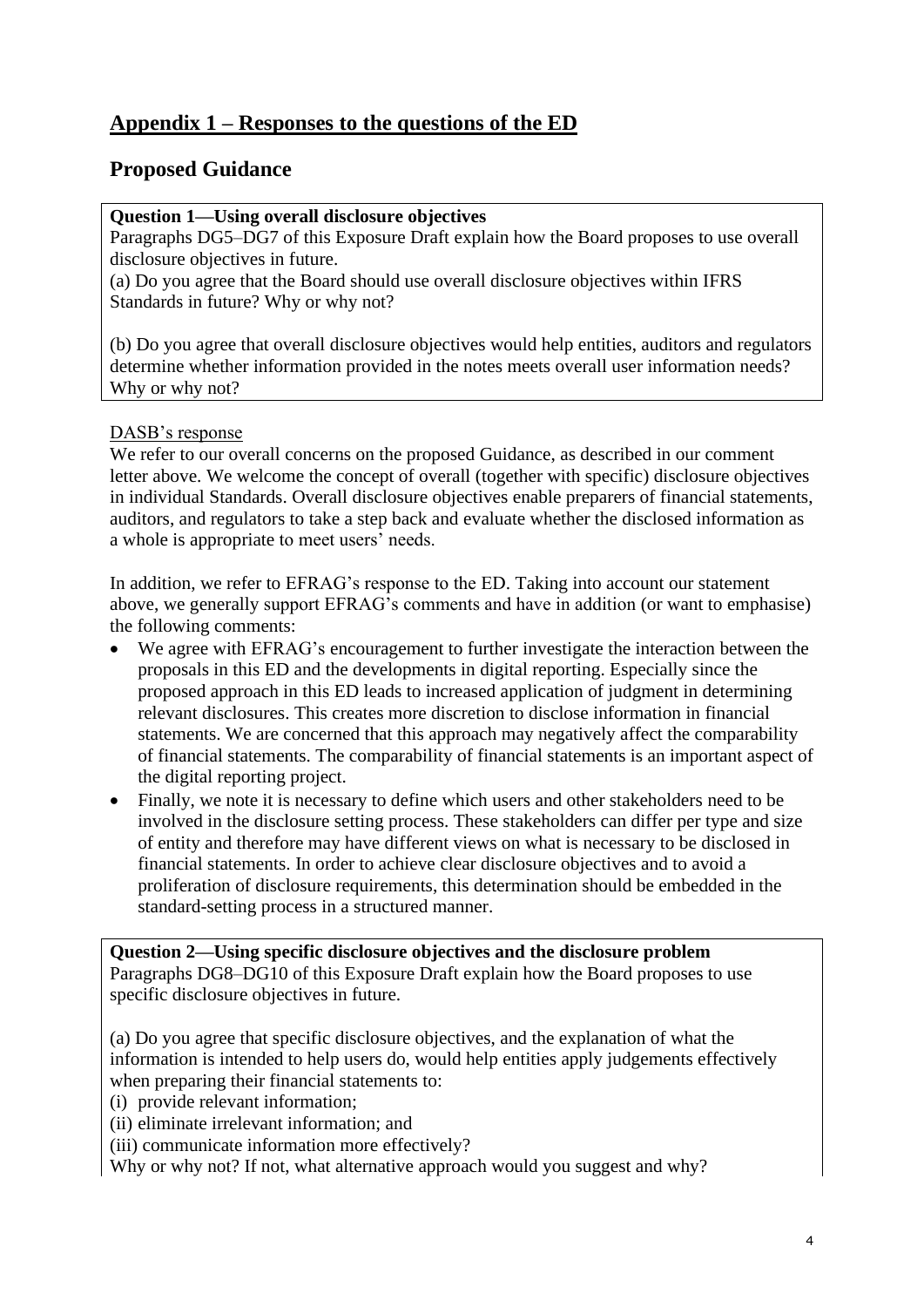(b) Do you agree that specific disclosure objectives, and the explanation of what the information is intended to help users do, would provide a sufficient basis for auditors and regulators to determine whether an entity has applied judgements effectively when preparing their financial statements? Why or why not?

## DASB's response

We refer to our overall concerns on the proposed Guidance, as described in our comment letter above. We welcome the concept of overall and specific disclosure objectives in individual Standards including the explanation of what information is intended to help users do. The overall disclosure objective can be used to evaluate users' needs regarding the Standard as a whole while the specific disclosure objectives can be used to express a more detailed objective for specific subjects within a Standard.

In addition, we refer to EFRAG's response to the ED. Taking into account our statement above, we generally support EFRAG's comments and have in addition (or want to emphasise) the following comments:

- Although we support the concept of both overall and specific disclosure objectives, we are not convinced this concept, together with using non-prescriptive language for specific items of information<sup>1</sup>, leads to more relevant information and effective form of communication. In our opinion, these proposals introduce much more judgement for preparers of financial statements. There is a high risk that the project's objectives (which are more relevant and less irrelevant information and more effective communication), will not be achieved. We refer to our response to question 3 for a more detailed response.
- We therefore suggest a modified version of the IASB's approach as described in the comment letter above. In summary: overall and specific disclosure objectives combined with a more extensive, minimum set of mandatory disclosure requirements compared to the currently proposed Guidance and examples of additional items of information that could be considered to meet the overall and specific disclosure objectives (if the minimum disclosure requirements are not sufficient).
- Regarding the proposals in IFRS 13 and IAS 19 we doubt whether the specific disclosure objectives and the explanation of what the information is intended to help users do, are sufficiently specific in all cases. We are of the opinion that the IASB's explanation is too general regarding why information is relevant. We suggest to clarify more in detail why (items of) information is relevant to disclose. We also refer to our detail comments regarding IFRS 13 (Q7) and IAS 19 (Q13).

## **Question 3—Increased application of judgement**

Paragraphs DG2–DG3 and DG8–DG13 of this Exposure Draft explain why, in future, the Board proposes to:

(a) use prescriptive language to require an entity to comply with the disclosure objectives.

(b) typically use less prescriptive language when referring to items of information to meet specific disclosure objectives. An entity, therefore, would need to apply judgement to determine the information to disclose in its circumstances.

<sup>&</sup>lt;sup>1</sup> 'While not mandatory, the following information may enable an entity to meet the disclosure objective...'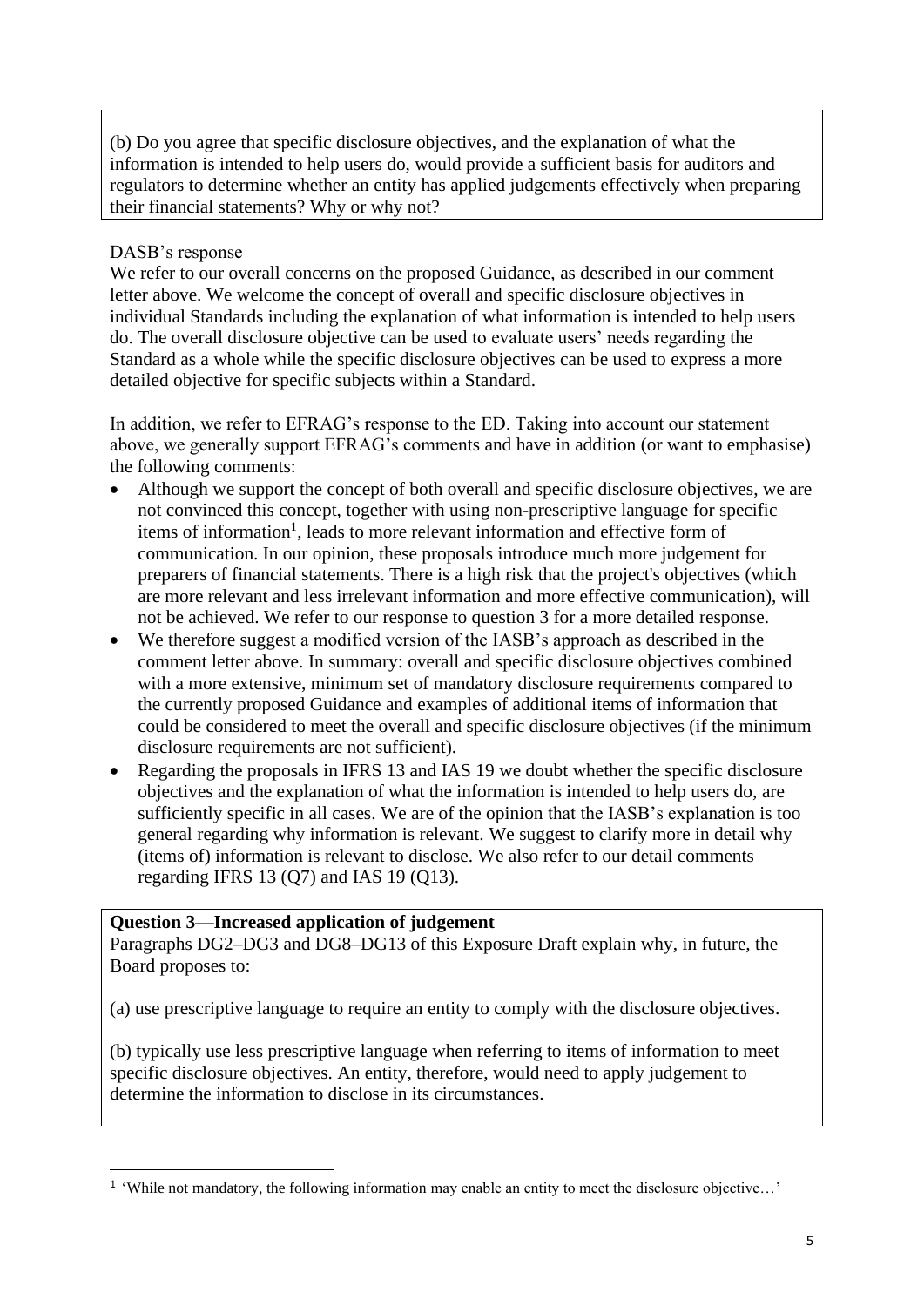This approach is intended to shift the focus from applying disclosure requirements like a checklist to determining whether disclosure objectives have been satisfied in the entity's own circumstances. Paragraphs BC188–BC191 of the Basis for Conclusions describe the likely effects of this approach on the behaviour of entities, auditors and regulators towards disclosures in financial statements. Paragraphs BC192–BC212 of the Basis for Conclusions describe the likely effects of this approach on the quality of financial reporting, including the cost consequences of the approach.

(a) Do you agree with this approach? Why or why not? If not, what alternative approach do you suggest and why?

(b) Do you agree that this approach would be effective in discouraging the use of disclosure requirements in IFRS Standards like a checklist? Why or why not?

(c) Do you agree that this approach would be effective in helping to address the disclosure problem? For example, would the approach help entities provide decision-useful information in financial statements? Why or why not?

(d) Do you agree that this approach would be operational and enforceable in practice? Why or why not?

(e) Do you have any comments on the cost of this approach, both in the first year of application and in subsequent years? Please explain the nature of any expected incremental costs, for example, changes to the systems that entities use to produce disclosures in financial statements, additional resources needed to support the increased application of judgement, additional audit costs, costs for users in analysing information, or changes for electronic reporting.

## DASB's response

We refer to our overall concerns on the proposed Guidance, as described in our comment letter above. As mentioned before, we are not convinced that the higher level of judgement the IASB has in mind, will lead to more relevant disclosures in financial statements.

In addition, we refer to EFRAG's response to the ED. Taking into account our statement above, we generally support EFRAG's comments and have in addition (or want to emphasise) the following comments:

- In our opinion the project's objectives will not be achieved. Because the application of more judgement by preparers of financial statements will lead to different interpretations of objectives and non-mandatory items of information.
- Therefore, we agree with the concerns as mentioned in the alternative view in the Basis for Conclusions (AV1), being:
	- o increase enforcement challenges;
	- o be more burdensome for preparers of financial statements and increase reliance on materiality judgements; and
	- o impair comparability for users of financial statements by introducing a more flexible approach to disclosures.
- Although we agree that a 'checklist-mentality' should be discouraged in the context of following the easiest way to achieve compliance, we doubt whether the proposed approach will change that kind of mentality. For example, most of current disclosure requirements in IFRS 13 and IAS 19 are in the proposed amendments, part of the list of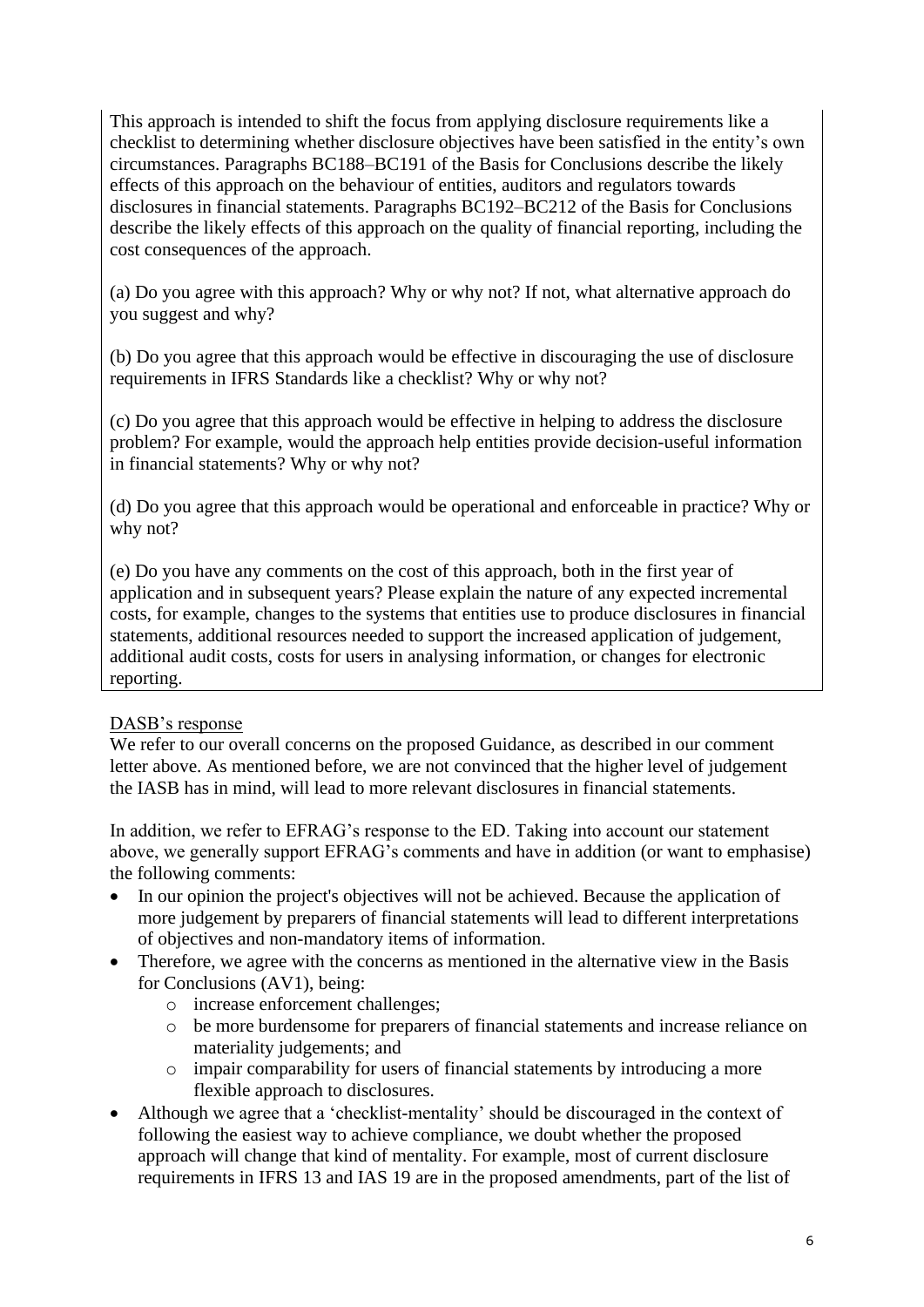not mandatory items of information. That list can still be used as a checklist (from a view of prudence). In addition, following a checklist is not bad at all. Taking into account the requirements of IAS 1.31, an entity should (already) be applying judgement in following a list of disclosure requirements.

- We believe the proposed approach will lead to an increase in costs for preparers of financial statements, both in the first year of application and in subsequent years. Firstly, entities need to apply more judgement, which means more (expensive) senior involvement. Secondly, this increased level of judgements needs to be performed every reporting period, as entity's specific circumstance may change periodically, which will limit the cost-saving effects in subsequent years. Finally, auditor costs may increase because a higher level of judgement requires more senior involvement of auditors.
- From a cost-benefit perspective, in our view, the suggested modified version of the IASB's approach, as set out in our comment letter, is more appropriate.
- Finally, we note EFRAG's proposed outreach and field testing is useful, but may be less important if our suggested approach shall be applied.

#### **Question 4—Describing items of information to promote the use of judgement**

The Board proposes to use the following less prescriptive language when identifying items of information: 'While not mandatory, the following information may enable an entity to meet the disclosure objective'. Paragraph BC19–BC26 of the Basis for Conclusions describe the Board's reasons for this language and alternative options that the Board considered.

Do you agree that the proposed language is worded in a way that makes it clear that entities need to apply judgement to determine how to meet the specific disclosure objective? If not, what alternative language would you suggest and why?

## DASB's response

We refer to our overall concerns on the proposed Guidance, as described in our comment letter above. In addition, we refer to EFRAG's response to the ED. We generally support EFRAG's comments and have in addition (or want to emphasise) the following comments:

• We disagree with the proposed non-prescriptive language when identifying items of information that could be disclosed to achieve the disclosure objectives<sup>2</sup>, because we have our concerns about the effectiveness of this expression. As certain disclosure objectives can most likely not be met by excluding certain non-mandatory items. As an example we refer to the proposed disclosure objective in paragraph 103(a) of IFRS 13: *'For recurring and non-recurring fair value measurements, an entity shall disclose information that enables users of financial statements to understand: (a) the amount, nature and other characteristics of each class of assets and liabilities measured at fair value in the statement of financial position after initial recognition…'*

The non-mandatory disclosure requirement attached to this objective is (proposed IFRS  $13.106(a)$ :

*'a description of the nature, risks and other characteristics of the classes of assets and liabilities in each level of the fair value hierarchy (or a cross-reference to where that information is disclosed elsewhere in the financial statements)'*.

We highly doubt this disclosure is non-mandatory as it is not clear how an entity may meet the objective without the non-mandatory disclosure.

<sup>&</sup>lt;sup>2</sup> 'While not mandatory, the following information may enable an entity to meet the disclosure objective...'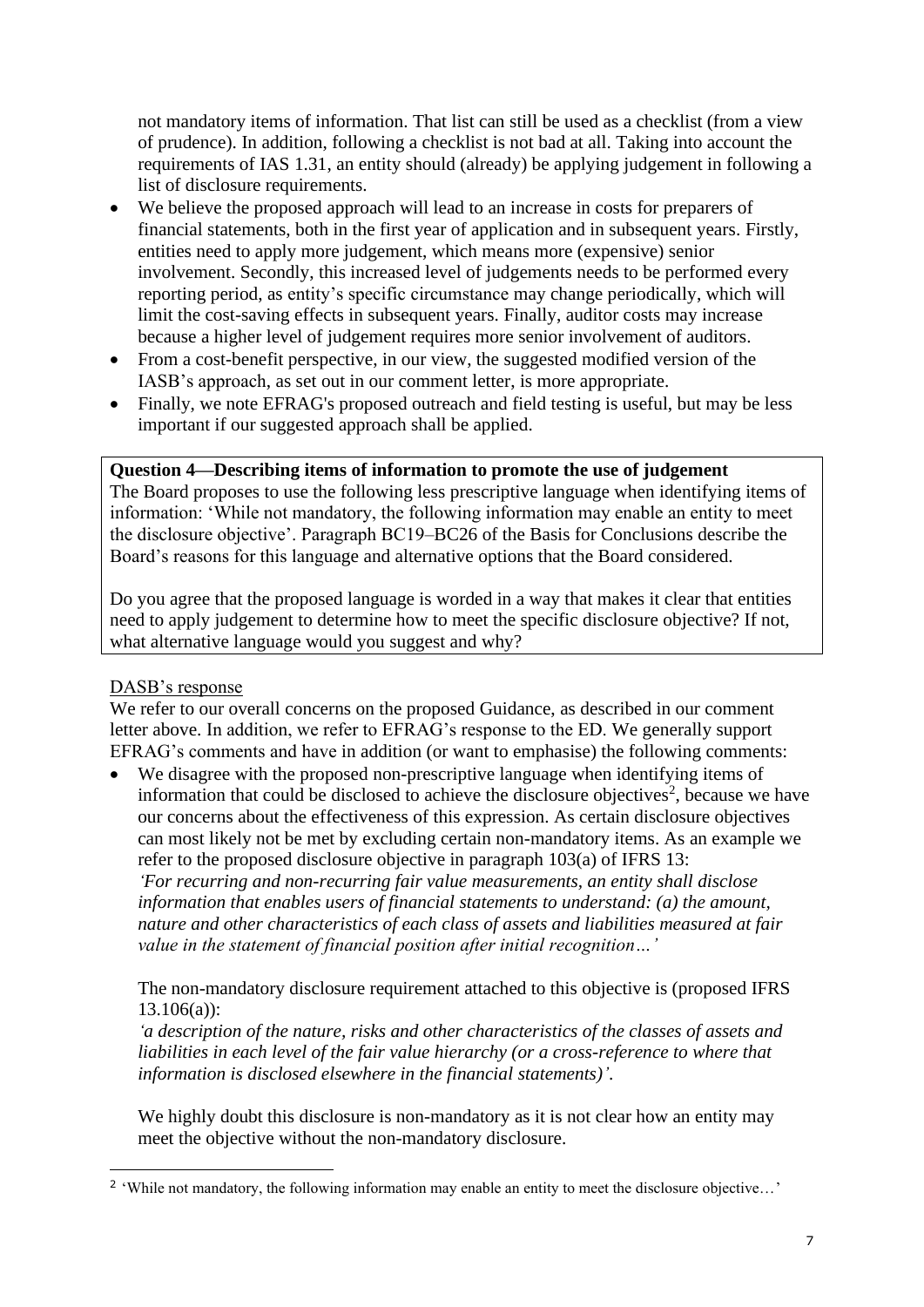- Another reason we disagree with the proposed non-prescriptive language is because we are not convinced the checklist-mentality will be discouraged. As mentioned before, the list of non-mandatory paragraphs can still be used as a checklist or can simply be ignored.
- We prefer using an alternative expression based on the principle that certain items of information are required to disclose, but can still be excluded because the information resulting from that disclosure is not material (based on IAS 1.31). In addition, we recommend to develop guidance on how to make this judgement based on materiality. For example, by expanding the Materiality Practice Statement (IFRS Practise Statement 2 issued in September 2017) with guidance and examples on how to make materiality judgements regarding disclosure requirements.

We suggest the following expression: 'the following examples...' or 'the following enables…'

However, we suggest a modified version of the IASB's approach as described in the comment letter above. In summary: both overall and specific disclosure objectives combined with a more extensive, minimum set of mandatory disclosure requirements compared to the currently proposed Guidance and examples of additional items of information that could be considered to meet the overall and specific disclosure objectives (if the minimum disclosure requirements are not sufficient).

- Although the IASB's proposals use less prescriptive language, a limited number of items of information are still required to be disclosed to meet the specific disclosure objectives. In DG13 of the proposed Guidance the IASB describes that it will, in first instance, aim to develop a disclosure objective that is specific enough to make clear what information would satisfy the objective. If that is not possible, the IASB will use prescriptive language to require disclosure of a particular item of information. However, the proposed amendments to IFRS 13 and IAS 19 contain quite often prescriptive paragraphs, while according to the proposed Guidance this is only the second option. We therefore recommend to reconsider the text in DG13 of the proposed Guidance.
- In DG11 of the proposed Guidance the IASB notes (for the first and only time) that specific information can be made mandatory to meet specific disclosure objectives. In our view, this should also be expressed earlier in the proposed Guidance (e.g. in DG 2).

#### **Question 5—Other comments on the proposed Guidance**

Paragraphs BC27–BC56 of the Basis for Conclusions describe other aspects of how the Board proposes to develop disclosure requirements in IFRS Standards in future applying the proposed Guidance. Paragraphs BC188–BC212 of the Basis for Conclusions explain the expected effects of any disclosure requirements developed using the proposed Guidance.

Do you have any other comments on these aspects? Please indicate the specific paragraphs or group of paragraphs to which your comments relate (if applicable).

#### DASB's response

We refer to our overall concerns on the proposed Guidance, as described in our comment letter above. In addition, we refer to EFRAG's response to the ED. We generally support EFRAG's comments.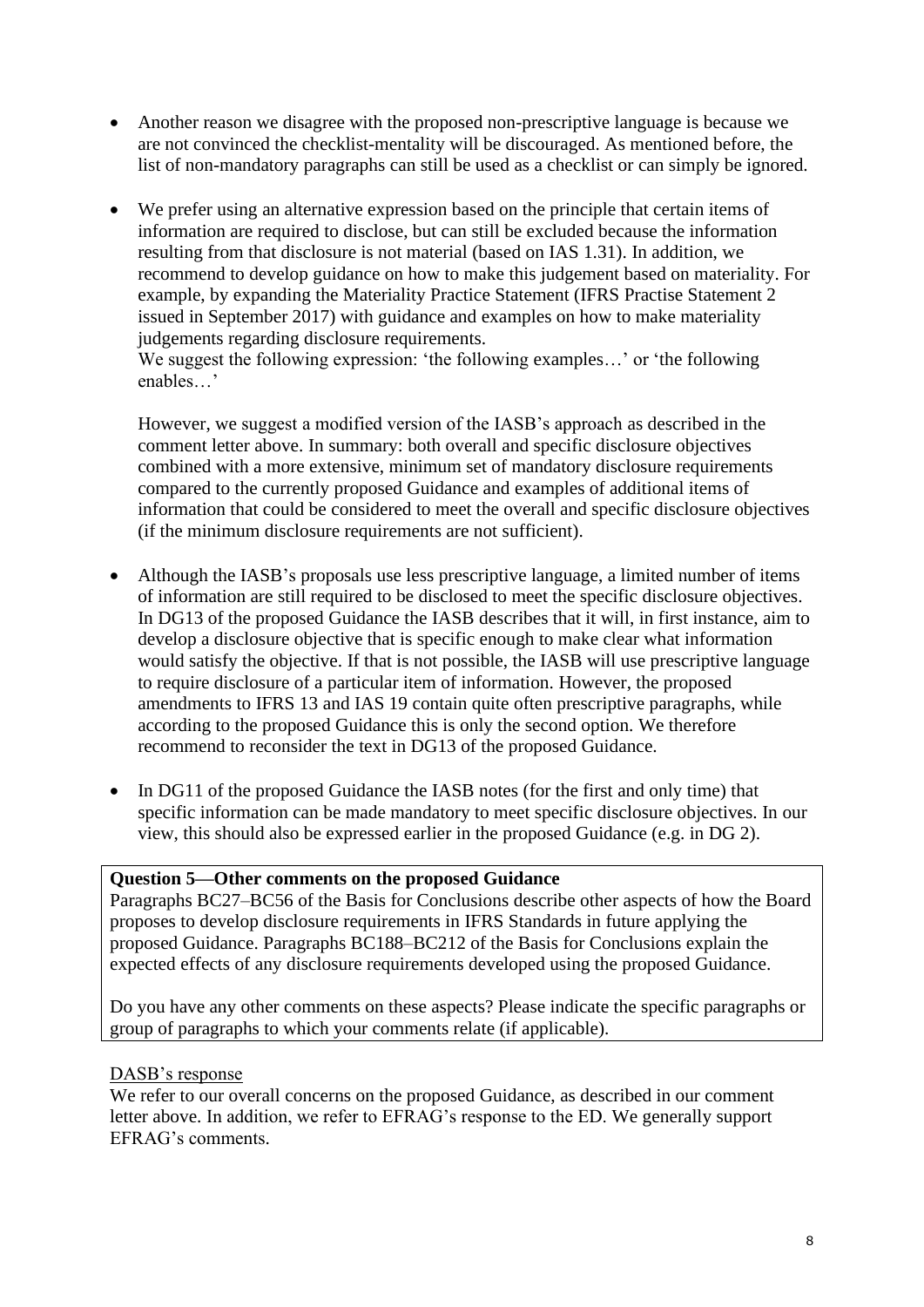# **Proposed amendments to IFRS 13**

## **Question 6—Overall disclosure objective for assets and liabilities measured at fair value in the statement of financial position after initial recognition**

Paragraphs BC62–BC73 of the Basis for Conclusions describe the Board's reasons for proposing the overall disclosure objective for assets and liabilities measured at fair value in the statement of financial position after initial recognition.

Do you agree that this proposed objective would result in the provision of useful information that meets the overall user information needs about assets and liabilities measured at fair value in the statement of financial position after initial recognition? If not, what alternative objective do you suggest and why?

## DASB's response

We generally agree with the proposed overall disclosure objectives in IFRS 13. However, we also refer to our overall concerns on the proposed Guidance, as described in our comment letter above.

In addition, we refer to EFRAG's response to the ED. We generally support EFRAG's comments.

## **Question 7—Specific disclosure objectives for assets and liabilities measured at fair value in the statement of financial position after initial recognition**

Paragraphs BC74–BC97 of the Basis for Conclusions describe the Board's reasons for proposing the specific disclosure objectives about assets and liabilities measured at fair value in the statement of financial position after initial recognition, and discuss approaches that the Board considered but rejected.

(a) Do you agree that the proposed specific disclosure objectives capture detailed user information needs about assets and liabilities measured at fair value in the statement of financial position after initial recognition? Why or why not? If not, what changes do you suggest?

(b) Do you agree that the proposed specific disclosure objectives would result in the provision of information about material fair value measurements and the elimination of information about immaterial fair value measurements in financial statements? Why or why not?

(c) Do you agree that the benefits of the specific disclosure objectives would justify the costs of satisfying them? Why or why not? If you disagree, how should the objectives be changed so that the benefits justify the costs? Please indicate the specific disclosure objective(s) to which your comments relate.

(d) Do you have any other comments on the proposed specific disclosure objectives? Please indicate the specific disclosure objective(s) to which your comments relate.

## DASB's response

We refer to our overall concerns on the proposed Guidance, as described in our comment letter above. In addition, we refer to EFRAG's response to the ED. We generally support EFRAG's comments and have in addition (or want to emphasise) the following comments: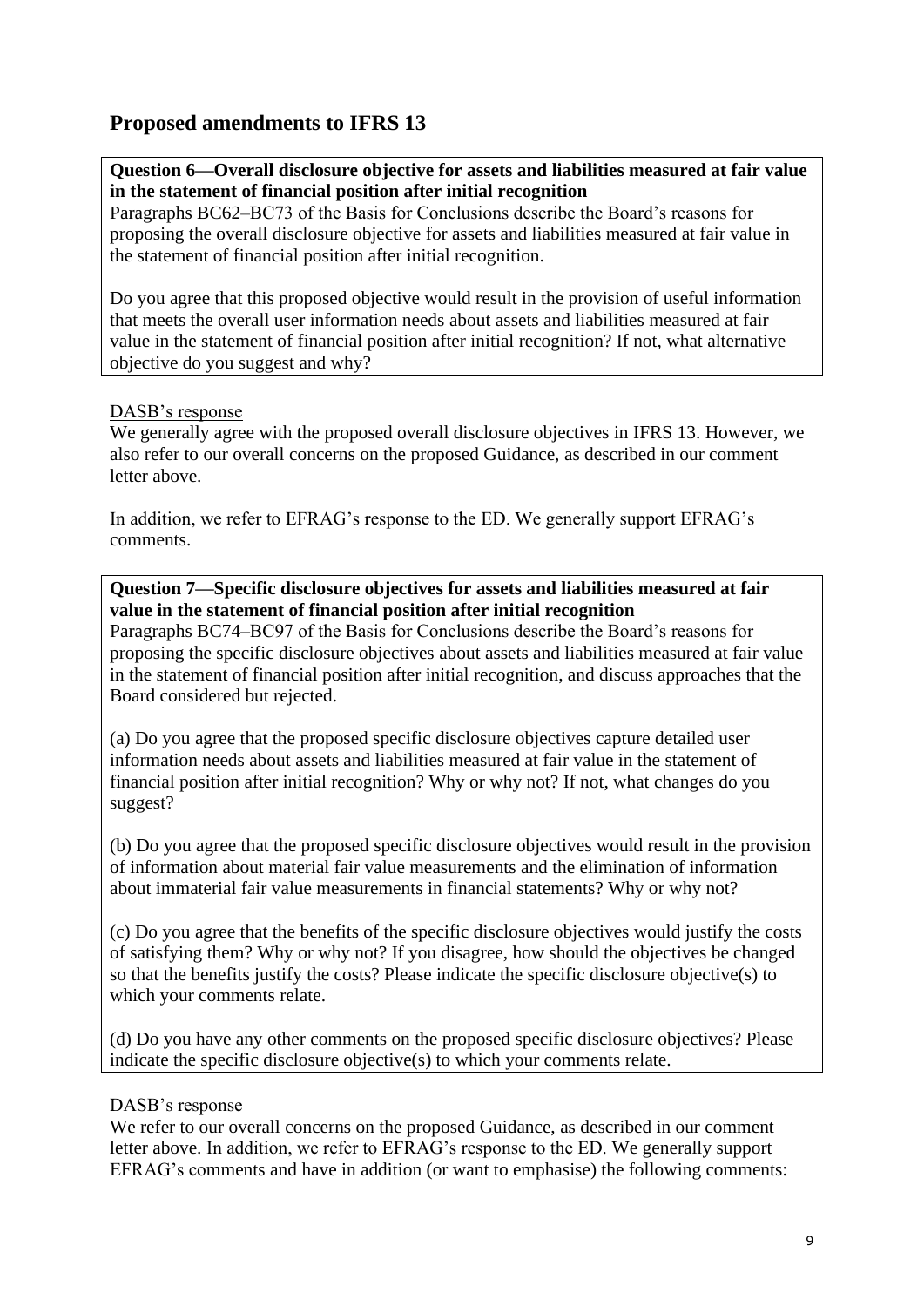- We agree with EFRAG on continuing the sensitivity disclosure as we believe this provides more relevant information for users. We are of the opinion that the disclosure of sensitivity analyses or alternative fair values for level 2 positions provides only limited relevant information about measurement uncertainty to users of the financial statements as the range of reasonable possible outcomes is usually narrow.
- We are convinced the IASB's proposal of including alternative fair values would provide less information to users of the financial statements compared to the current mandatory sensitivity analyses for level 3 positions. If sensitivity analyses disclose the sensitivity of the fair value measurement to changes in unobservable inputs if a change in those inputs to a different amount might result in a significantly higher or lower fair value measurement, users will have all required information to determine alternative fair values. This information cannot be extracted when only alternative fair values would be disclosed. Therefore we agree with EFRAG on continuing the sensitivity disclosure.
- We would propose that qualitative information on judgements made by preparers in calculating the fair values is disclosed.

#### **Question 8—Information to meet the specific disclosure objectives for assets and liabilities measured at fair value in the statement of financial position after initial recognition**

Paragraphs BC74–BC97 of the Basis for Conclusions describe the Board's reasons for proposing the items of information to meet the specific disclosure objectives about assets and liabilities measured at fair value in the statement of financial position after initial recognition, and discuss information that the Board considered but decided not to include.

(a) Do you agree that entities should be required to disclose the proposed items of information in paragraphs 105, 109 and 116 of the [Draft] amendments to IFRS 13? Why or why not? If not, what changes do you suggest and how would they help an entity to meet the specific disclosure objective?

(b) Do you agree with the proposed items of information that are not mandatory but may enable entities to meet each specific disclosure objective? Why or why not? If not, what changes do you suggest and how would they help an entity to meet the specific disclosure objective?

## DASB's response

We refer to our overall concerns on the proposed Guidance, as described in our comment letter above. In addition, we refer to EFRAG's response to the ED. We generally support EFRAG's comments and have in addition (or want to emphasise) the following comments:

• We believe information as listed in the paragraphs 105, 109, and 116 of the proposed amendments to IFRS 13 is useful. However, detailed split of the movement schedule in paragraph 116 in relation to profit and loss due to realised and unrealized gains/losses is not in line with other positions taken by the IFRIC in that unrealised results cannot be recycled (See IFRIC Update March 2019 on "Physical Settlement of Contracts to Buy or Sell a Non-financial Item"). We would not allow recycling of realised gains/losses versus unrealised gains/losses. As such it would be helpful to explain this only applies for items carried for FVtOCI. Otherwise further explanation by the IASB would be required, explaining how to deal with determining these unrealised gains/losses versus the realised gains/losses.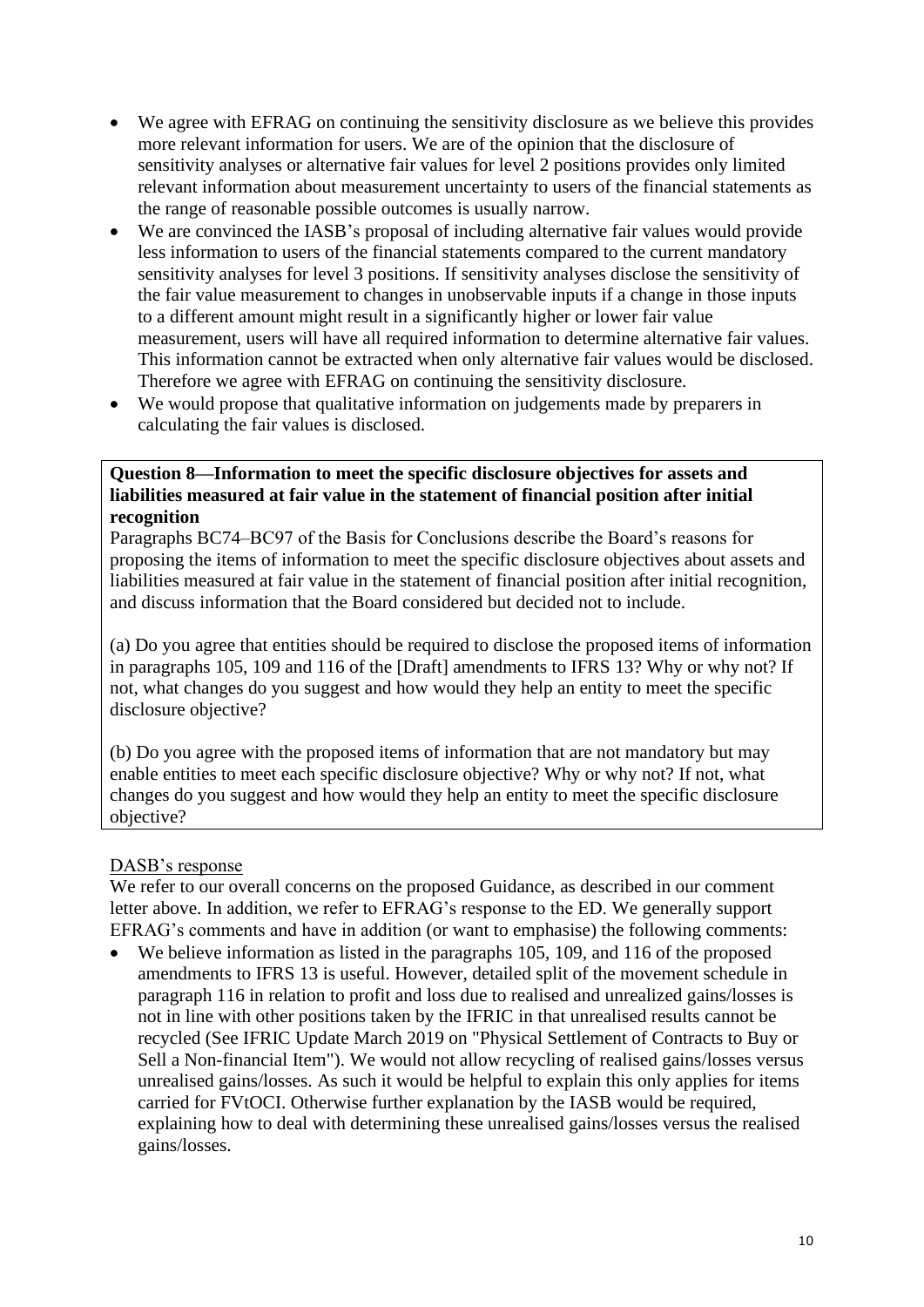**Question 9—Specific disclosure objective for assets and liabilities not measured at fair value in the statement of financial position but for which fair value is disclosed in the notes**

Paragraphs BC98–BC99 of the Basis for Conclusions describe the Board's reasons for proposing the specific disclosure objective for assets and liabilities not measured at fair value in the statement of financial position but for which fair value is disclosed in the notes.

(a) Do you agree that the proposed specific disclosure objective captures detailed user information needs about assets and liabilities not measured at fair value in the statement of financial position but for which fair value is disclosed in the notes? Why or why not? If not, what changes do you suggest?

(b) Do you agree that this proposed specific disclosure objective would result in the provision of useful information about assets and liabilities not measured at fair value but for which fair value is disclosed in the notes? Why or why not?

(c) Do you agree that the benefits of the specific disclosure objective would justify the costs of satisfying it? Why or why not? If you disagree, how should the objective be changed so that the benefits justify the costs?

(d) Do you have any other comments about the proposed specific disclosure objective?

#### DASB's response

We refer to our overall concerns on the proposed Guidance, as described in our comment letter above. In addition, we refer to EFRAG's response to the ED. We generally support EFRAG's comments.

### **Question 10—Information to meet the specific disclosure objective for assets and liabilities not measured at fair value in the statement of financial position but for which fair value is disclosed in the notes**

Paragraph BC100 of the Basis for Conclusions describes the Board's reasons for proposing the items of information to meet the specific disclosure objective about assets and liabilities not measured at fair value in the statement of financial position but for which fair value is disclosed in the notes.

(a) Do you agree that entities should be required to disclose the proposed items of information in paragraph 120 of the [Draft] amendments to IFRS 13? Why or why not? If not, what changes do you suggest and how would they help an entity to meet the specific disclosure objective?

(b) Do you agree with the proposed items of information that are not mandatory but may enable entities to meet the specific disclosure objective? Why or why not? If not, what changes do you suggest and how would they help an entity to meet the specific disclosure objective?

## DASB's response

We refer to our overall concerns on the proposed Guidance, as described in our comment letter above. In addition, we refer to EFRAG's response to the ED. We generally support EFRAG's comments and have in addition (or want to emphasise) the following comments: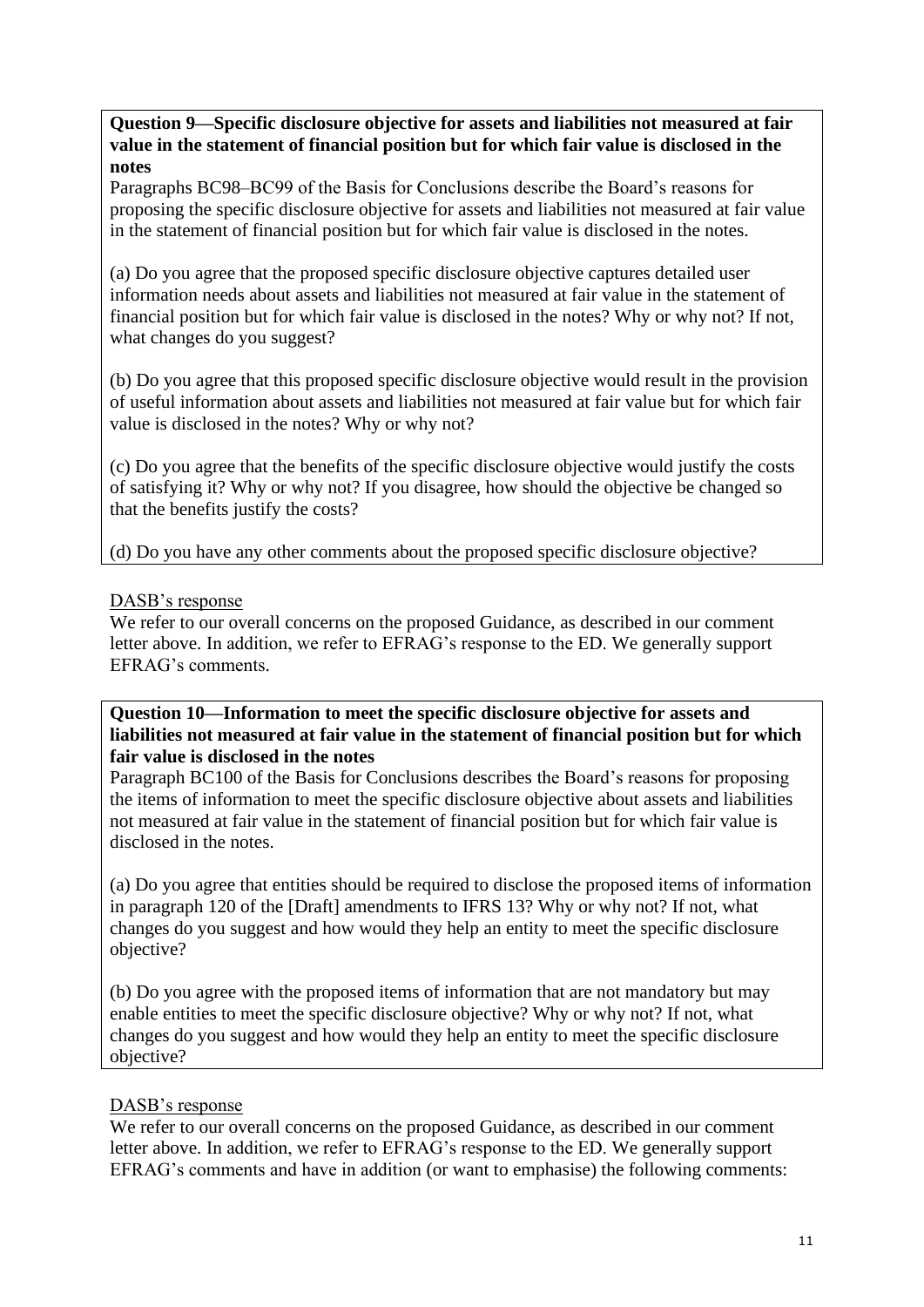• We would like to note that many entities take the assumption that a fair value disclosure is not needed because the book value is approximately the fair value. Therefore the disclosure requirement of paragraph 120 and 121 of the proposed amendments of IFRS 13 is also not applied as the fair value is not disclosed. We suggest to further clarify in the amendments that in such cases it may still be needed to provide additional information so users of financial statements can assess the relative subjectivity in the entity's assessment of where the fair value measurements of the assets and liabilities are in the fair value hierarchy, and evaluate the effect of those measurements on the entity's financial position and financial performance. As such we propose to remove the following phrase from paragraph 121: '…but for which fair value is disclosed…'. After all, the 'description of the nature, risks and other characteristics of the classes of assets and liabilities not measured at fair value in the statement of financial position' could also be relevant for items of which the fair value is not disclosed. Especially for level 3 instruments where the book value is equal to the fair value. This should not be a mandatory explanation but only a required disclosure in some situations where otherwise users would not have the required insight to the position.

#### **Question 11—Other comments on the proposed amendments to IFRS 13**

Do you have any other comments on the proposed amendments to IFRS 13 in this Exposure Draft, including the analysis of the effects (paragraphs BC214–BC215 of the Basis for Conclusions) and the Illustrative Examples accompanying the Exposure Draft?

#### DASB's response

We refer to our overall concerns on the proposed Guidance, as described in our comment letter above, relating to:

- our concerns regarding the increasing level of judgement;
- the expected additional implementation costs; and
- the link with the materiality concept.

Therefore, we would like to emphasise that we do not support direct application, by the IASB, of the proposed Guidance to the disclosure sections of IFRS 13 to propose amendments to this Standard.

In addition, we refer to EFRAG's response to the ED. We generally support EFRAG's comments and have in addition (or want to emphasise) the following comments:

We doubt whether IFRS 13 is a logical Standard to pilot on. It is a complex and recent Standard and today's practice shows that relevant stakeholders (preparers of financial statements, auditors, regulators and users) have meanwhile found a balance in interpretation and application of this Standard.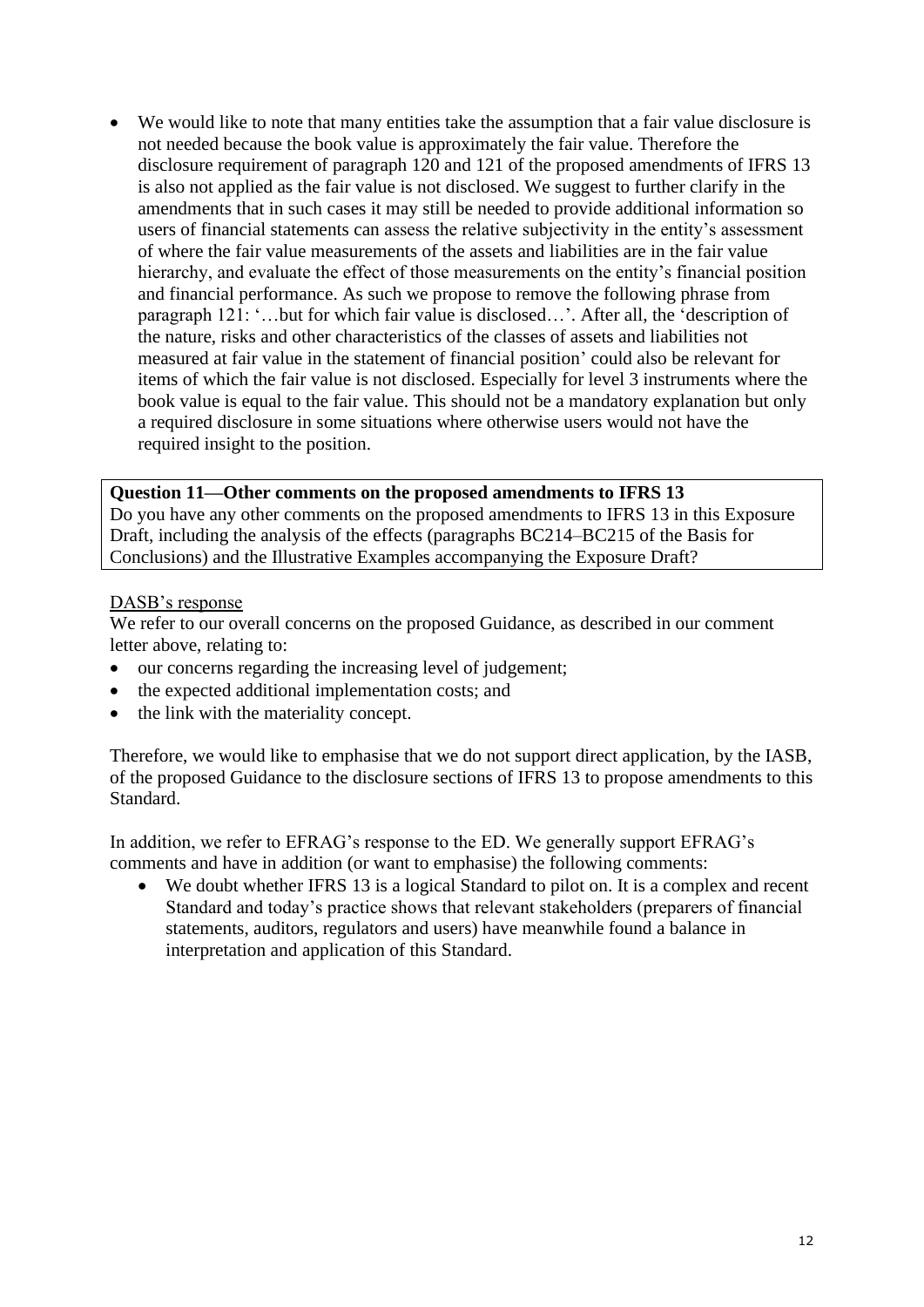# **Proposed amendments to IAS 19**

## **Question 12—Overall disclosure objective for defined benefit plans**

Paragraphs BC107–BC109 of the Basis for Conclusions describe the Board's reasons for proposing the overall disclosure objective for defined benefit plans.

Do you agree that this proposed objective would result in the provision of useful information that meets the overall user information needs about defined benefit plans? If not, what alternative objective do you suggest and why?

## DASB's response

We generally agree with the proposed overall disclosure objectives in IAS 19 for defined benefit plans. However, we also refer to our overall concerns on the proposed Guidance, as described in our comment letter above.

In addition, we refer to EFRAG's response to the ED. We generally support EFRAG's comments.

## **Question 13—Specific disclosure objectives for defined benefit plans**

Paragraphs BC110–BC145 of the Basis for Conclusions describe the Board's reasons for proposing the specific disclosure objectives about defined benefit plans, and discuss approaches that the Board considered but rejected.

(a) Do you agree that the proposed specific disclosure objectives capture detailed user information needs about defined benefit plans? Why or why not? If not, what changes do you suggest?

(b) Do you agree that the proposed specific disclosure objectives would result in the provision of relevant information and the elimination of irrelevant information about defined benefit plans in financial statements? Why or why not?

(c) Do you agree that the benefits of the specific disclosure objectives would justify the costs of satisfying them? Why or why not? If you disagree, how should the objectives be changed so that the benefits justify the costs? Please indicate the specific disclosure objective(s) to which your comments relate.

(d) Do you have any other comments on the proposed specific disclosure objectives? Please indicate the specific disclosure objective(s) to which your comments relate.

## DASB's response

In general we agree with the proposed specific disclosure objectives in IAS 19 for defined benefit plans. However, we also refer to our overall concerns on the proposed Guidance, as described in our comment letter above. In addition, we refer to EFRAG's response to the ED. We generally support EFRAG's comments and have in addition (or want to emphasise) the following comments:

• We are of the opinion that specific disclosure objectives can be useful in providing more relevant information and less irrelevant information regarding defined benefit plans. Nevertheless, it is noted that many of the current disclosure requirements are now included in the proposed specific disclosure objectives or non-mandatory items of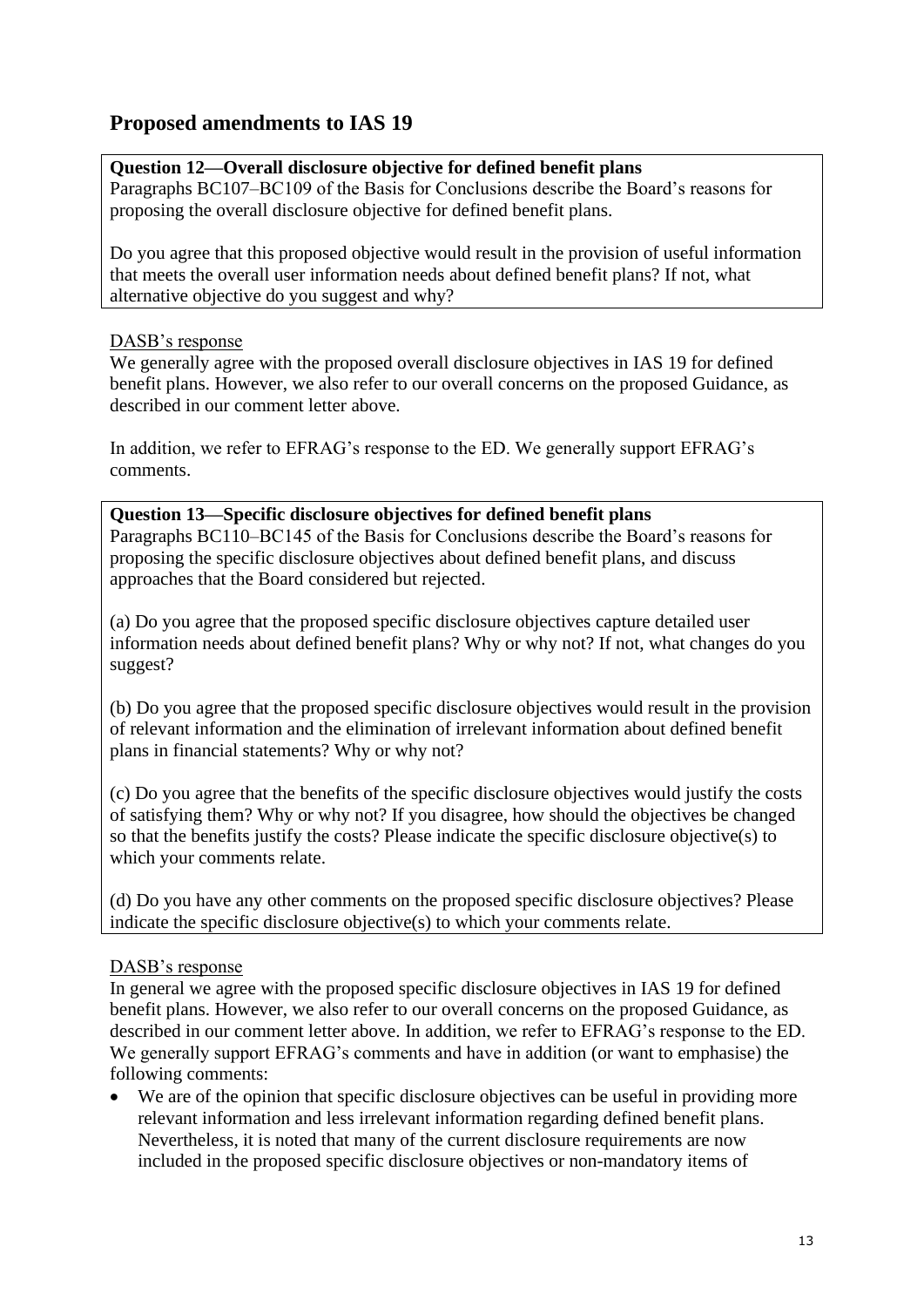information. Therefore we doubt whether the proposals will be clear enough to reach the change the IASB has in mind.

• We note a specific disclosure objective about 'future payments to members of defined benefit plans that are closed to new members' (paragraphs 147N-147P of the proposed amendments to IAS 19). We consider this as a relevant objective, since many defined benefit plans are now closed to new members. However, this requirement should not only apply to benefit plans that are closed the new members, but also to current members who decide not to continue to accrue within that plan. We suggest to add this to paragraph 147N of the proposed amendments to IAS 19.

## **Question 14—Information to meet the specific disclosure objectives for defined benefit plans**

Paragraphs BC110–BC145 of the Basis for Conclusions describe the Board's reasons for proposing the items of information to meet the specific disclosure objectives about defined benefit plans, and discuss information that the Board considered but decided not to include.

(a) Do you agree that entities should be required to disclose the proposed items of information in paragraphs 147F, 147M and 147V of the [Draft] amendments to IAS 19? Why or why not? If not, what changes do you suggest and how would they help an entity to meet the specific disclosure objectives?

(b) Do you agree with the proposed items of information that are not mandatory but may enable entities to meet each specific disclosure objective? Why or why not? If not, what changes do you suggest and how would they help an entity to meet the specific disclosure objective?

# DASB's response

We refer to our overall concerns on the proposed Guidance, as described in our comment letter above. In addition, we refer to EFRAG's response to the ED. We generally support EFRAG's comments and have in addition (or want to emphasise) the following comments:

- We believe information as listed in the paragraphs 147F, 147M and 147V of the proposed amendments to IAS 19 is useful. However, we disagree with the proposed nonprescriptive language when identifying items of information that could be disclosed to achieve the disclosure objectives, because we have our concerns about the effectiveness of this expression. As certain disclosure objectives can most likely not be met by excluding certain non-mandatory items.
- We agree with EFRAG that the sensitivity analysis to significant actuarial assumptions should be regarded as mandatory. Although paragraph 147Q-147S of the proposed amendments to IAS 19 reflect disclosure requirements regarding measurement uncertainties associated with defined benefit obligations, we doubt whether this guidance is sufficiently clear. In addition, we would expect a separate disclosure requirement regarding the impact of uncertainties on future contributions (funding of the plan).

# **Question 15—Overall disclosure objective for defined contribution plans**

Paragraphs BC156–BC158 of the Basis for Conclusions describe the Board's reasons for proposing the overall disclosure objective for defined contribution plans.

Do you agree that this proposed objective would result in the provision of useful information that meets the overall user information needs about defined contribution plans? If not, what alternative objective do you suggest and why?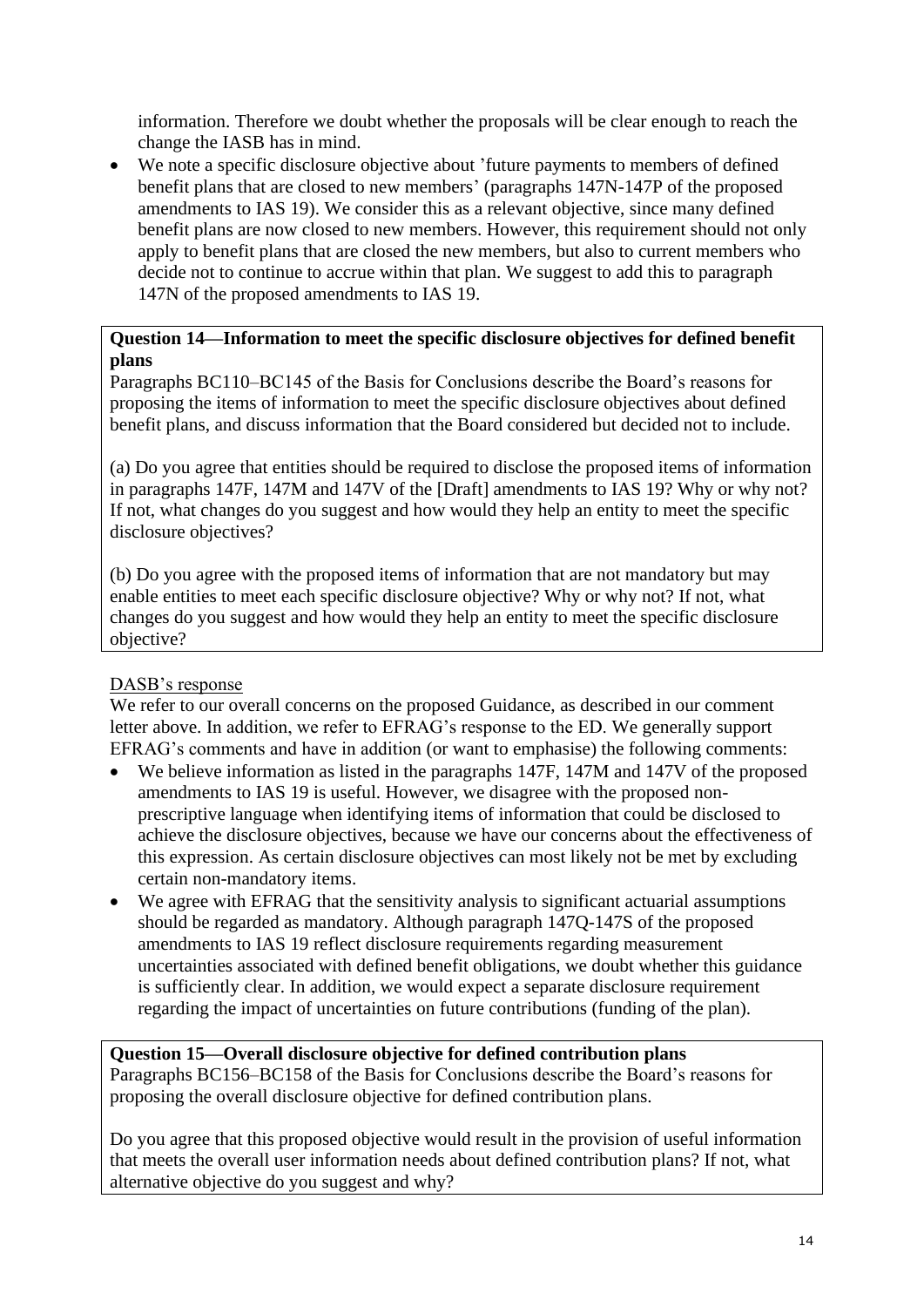## DASB's response

We generally agree with the proposed overall disclosure objectives in IAS 19 for defined contribution plans. However, we also refer to our overall concerns on the proposed Guidance, as described in our comment letter above. In addition, we refer to EFRAG's response to the ED. We generally support EFRAG's comments and have in addition (or want to emphasise) the following comments:

• We note that the disclosure requirements regarding defined benefit plans remain much more extensive than those regarding defined contribution plans. While defined contribution plans (including collective defined contribution plans) may indeed carry risks in respect of future period (e.g. market interest rate changes, changes in premiums, mortality) unrelated to any past services provided.

# **Question 16—Disclosures for multi-employer plans and defined benefit plans that share risks between entities under common control**

Paragraphs BC159–BC166 of the Basis for Conclusions describe the Board's reasons for proposing which disclosure objectives should apply for multi-employer plans and defined benefit plans that share risks between entities under common control.

Do you agree that these proposals would result in the provision of useful information that meets the overall user information needs about these plans? If not, what alternative approach do you suggest and why?

## DASB's response

We generally agree with the IASB's proposal regarding multi-employer plans and defined benefit plans that share risks between entities under common control. However, we refer to our overall concerns on the proposed Guidance, as described in our comment letter above. In addition, we refer to EFRAG's response to the ED. We generally support EFRAG's comments.

## **Question 17—Disclosures for other types of employee benefit plans**

Paragraphs BC167–BC170 of the Basis for Conclusions describe the Board's reasons for proposing the overall disclosure objectives for other types of employee benefit plans.

Do you agree that these proposals would result in the provision of useful information that meets the overall user information needs about these plans? If not, what alternative approach do you suggest and why?

## DASB's response

We generally agree with the IASB's proposal regarding other types of employee benefit plans. However, we refer to our overall concerns on the proposed Guidance, as described in our comment letter above. In addition, we refer to EFRAG's response to the ED. We generally support EFRAG's comments.

## **Question 18—Other comments on the proposed amendments to IAS 19**

Do you have any other comments on the proposed amendments to IAS 19 in this Exposure Draft, including the analysis of the effects (paragraph BC216 of the Basis for Conclusions) and the Illustrative Examples accompanying the Exposure Draft?

DASB's response